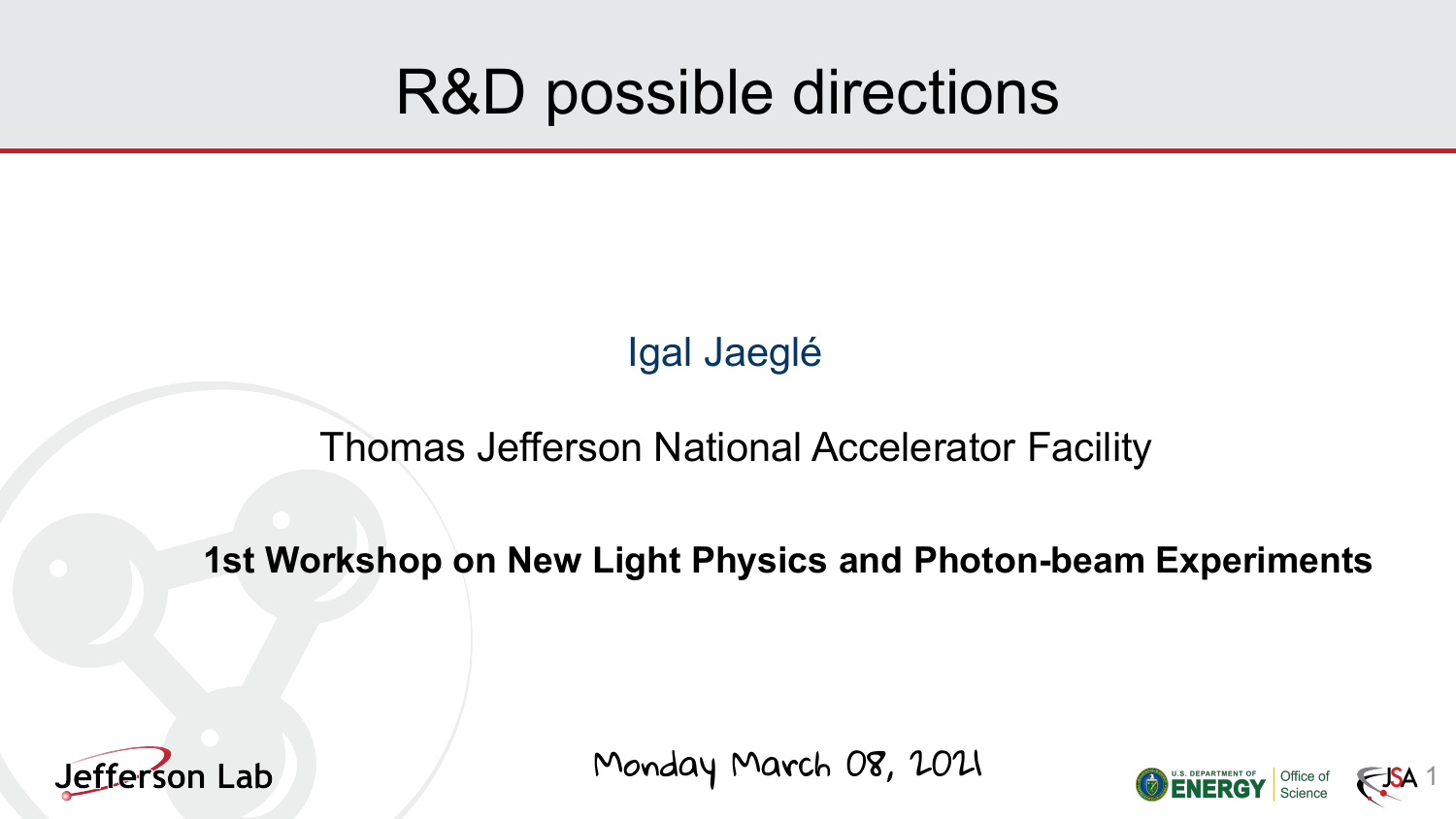- Introduction
- GlueX Beamline
- Cylindrical vertex detector
- Conclusion

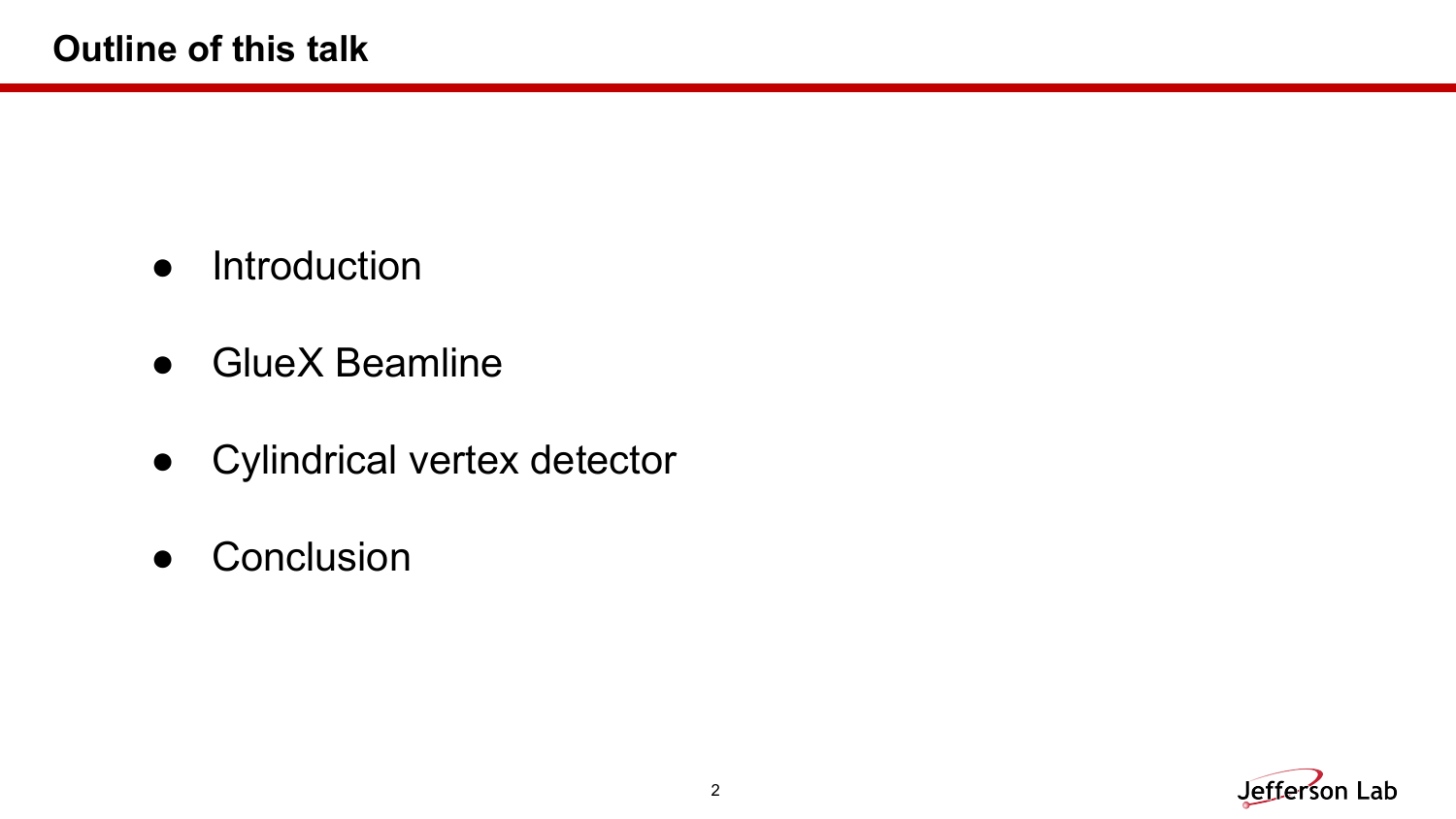## **Introduction**

Photon-beam experiments are low-intensity experiments compared to electron & proton fixed-target experiments



If electrons and photons are unambiguously distinguished i.e. photons can be vetoed

$$
\frac{U_{\varepsilon}}{U_{\varepsilon}^0}=\left(\frac{{\cal L}^0}{{\cal L}}\frac{\Delta_M}{\Delta_M^0}\frac{\epsilon^0}{\epsilon}\right)^{0.25}
$$

- $\mathcal{L}$  integrated luminosity
- $\bullet$   $\Delta_M$  resolution, number of background under the signal peak scales with mass resolution
- $\bullet$   $\epsilon$  detection efficiency

(GlueX sensitivity does not take into account ComptonCal i.e. angle between 0.2 and 0.8 degrees are covered)

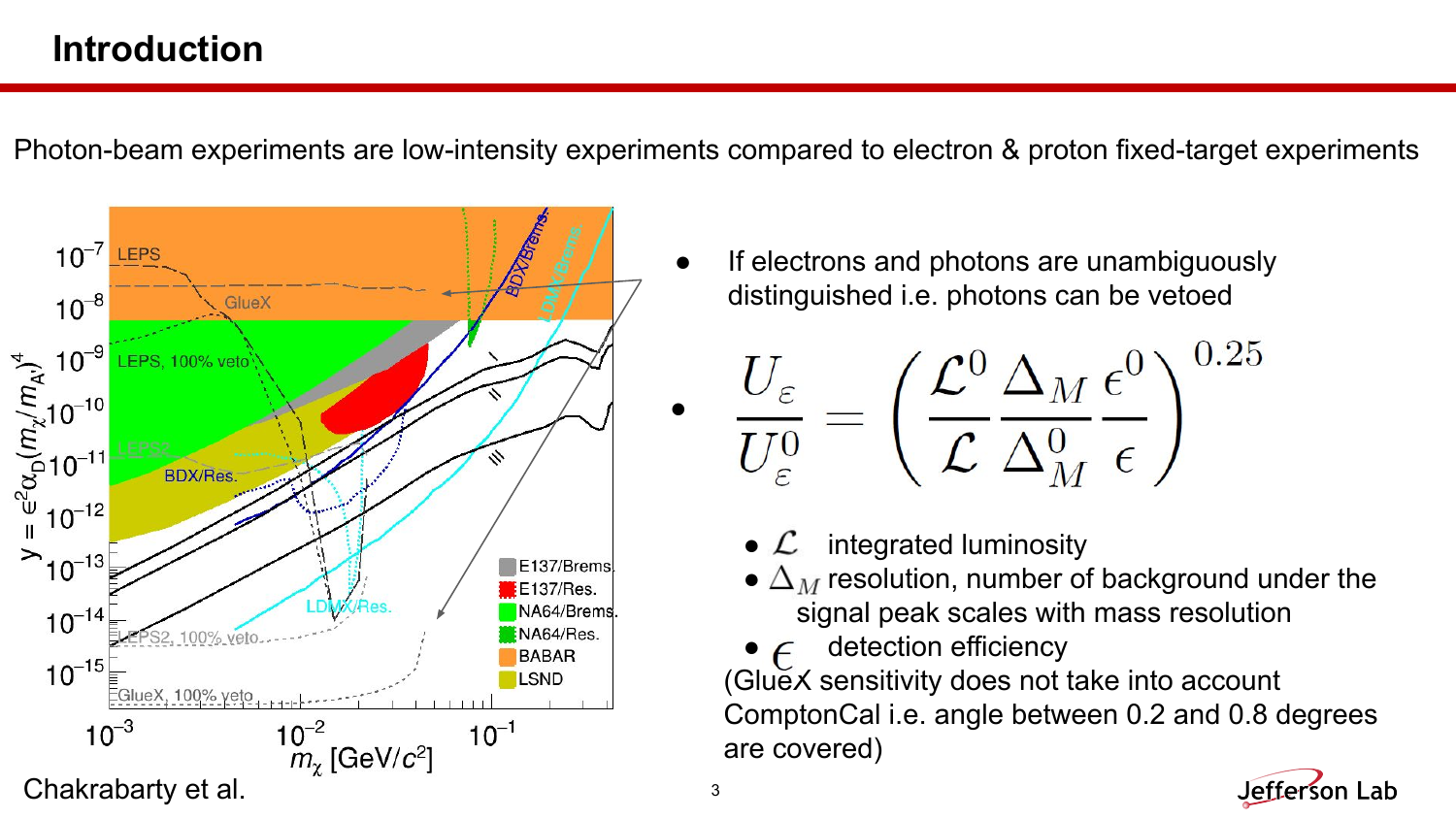## **Compact Photon Source, arxiv1912.07355**

In 2025, current Hall D tagger will be replaced by Compact Photon Source (CPS) for the KLF experiment (JLab C2–12–19–001)

- Un-tagged photon-beam with  $10^{12}$  photon/s (currently photon flux is  $10^8$  photon/s) needed to produce Kaon beam (arxiv:2002.04442)
- KLF experiment will run for 3 years, so one could think of removing the Kaon target and directly use the high-intensity un-tagged photon-beam



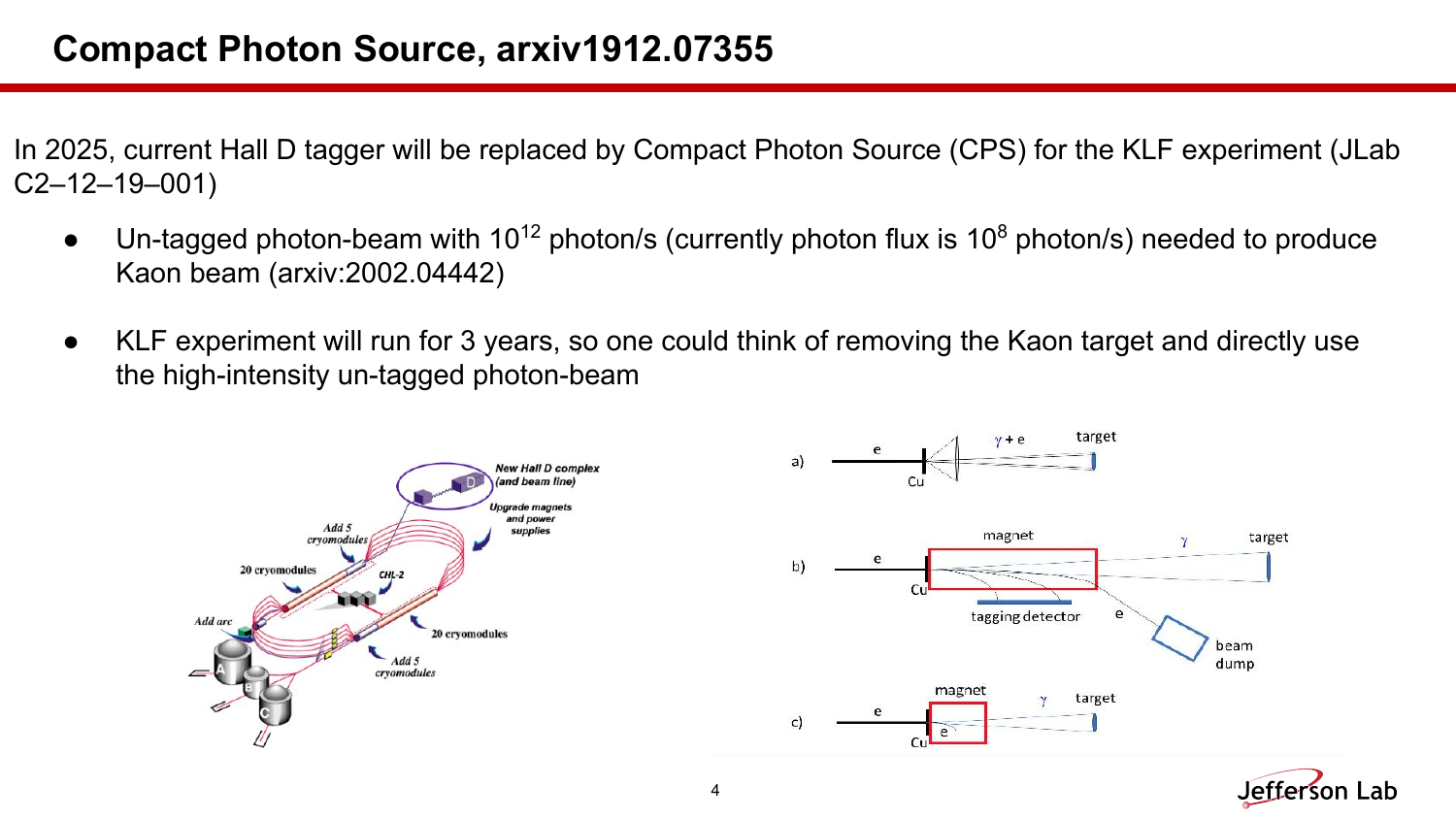## **GlueX beamline, arxiv2005.14272**





- Collimator to handle the heat load
- Pair spectrometer to measure the flux
- Target => gaseous target (e.g. electron target) to stay within DAQ capability => integrated luminosity will not be dramatically improved
- GlueX setup (e.g. replaced FDC by planar GEMs)
- Photon dump

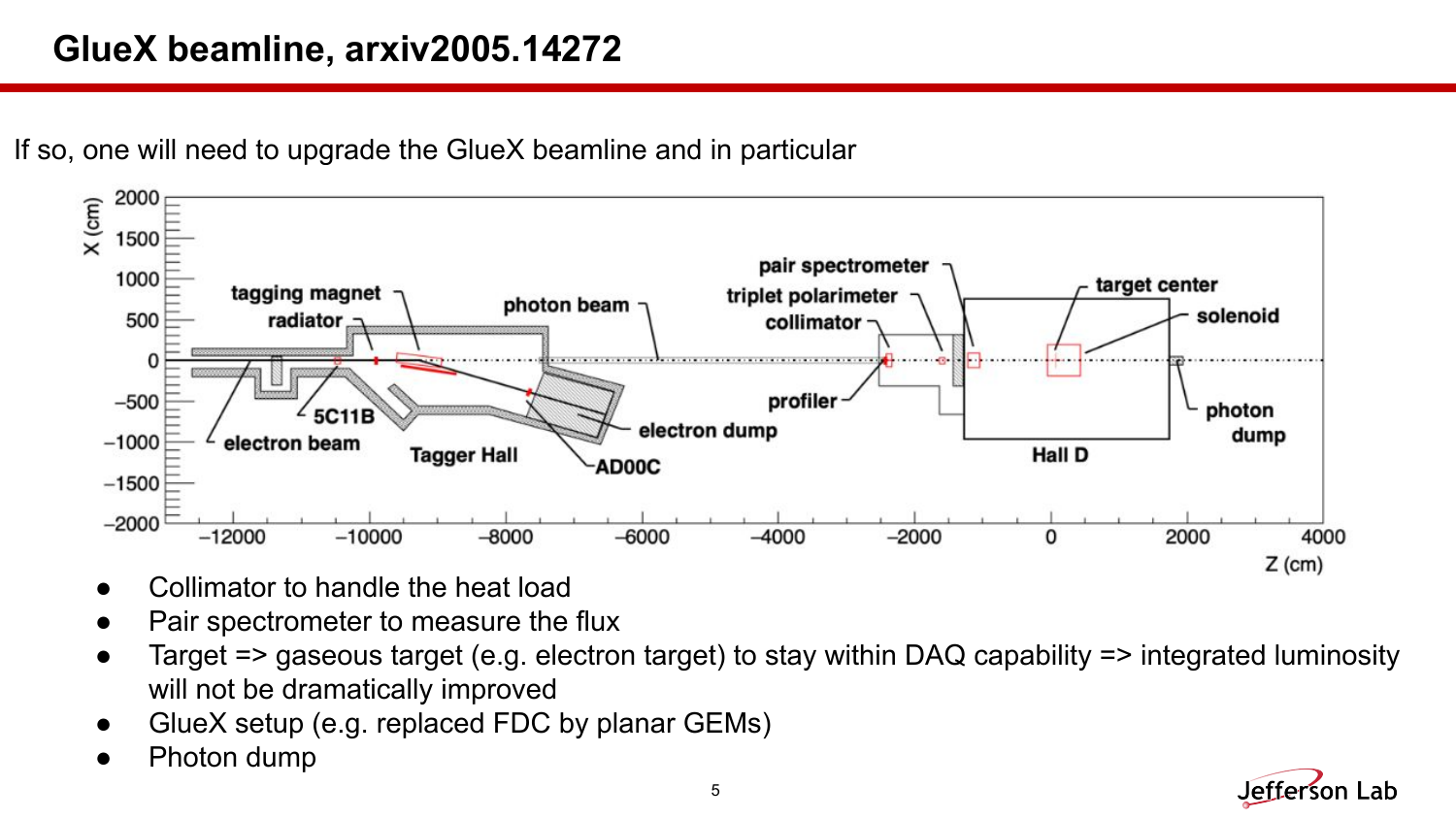## **Cylindrical vertex detector: common denominator**

Cylinder of 30 cm length and 1.5 cm width placed between target and Start Counter (SC)



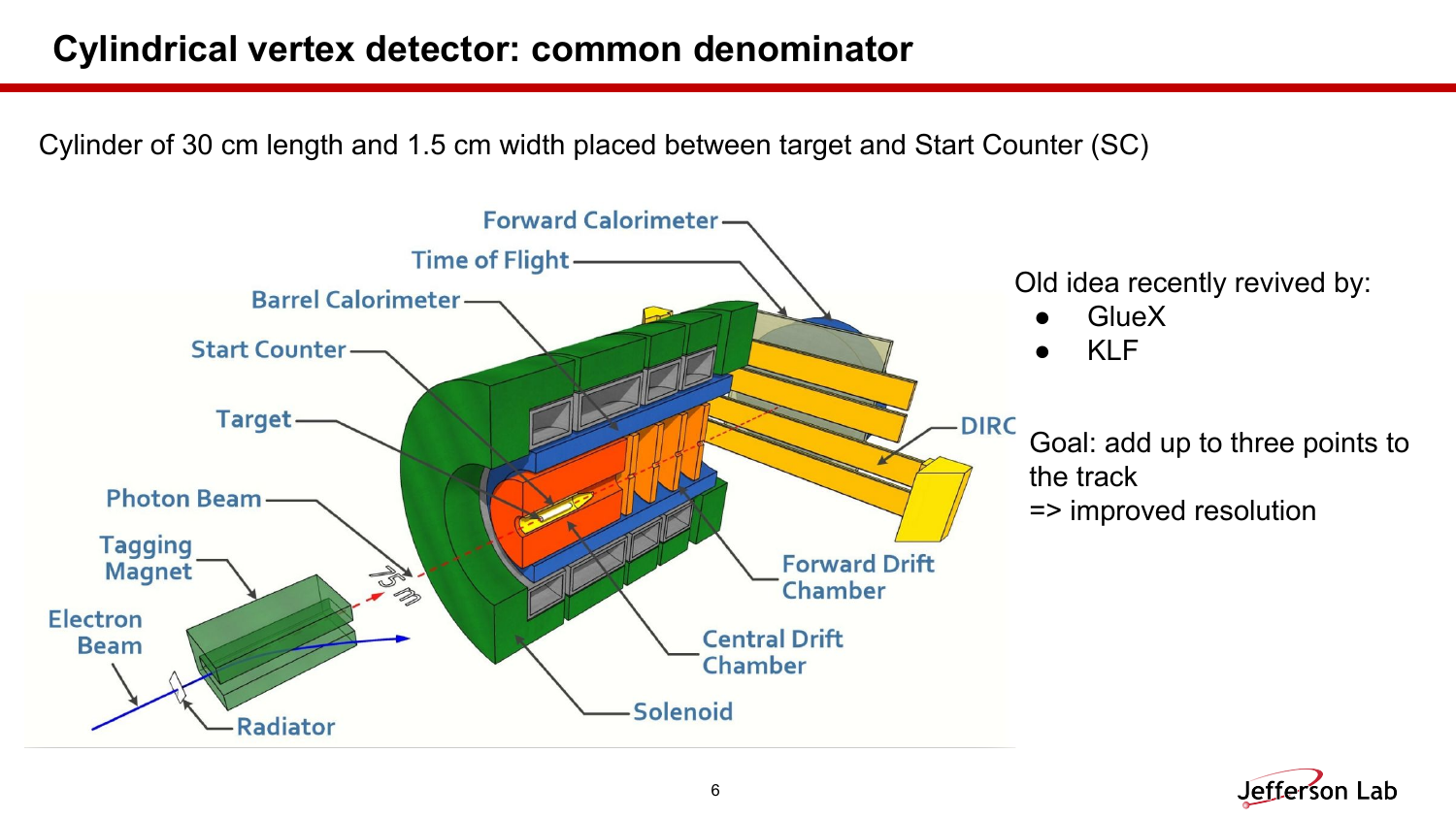## **Cylindrical vertex detector: dimension and basic performance requirements**

Cylinder of 30 cm length and 1.5 cm width



- Inner radius 4.5 cm outer radius 6.8 cm if SC support structure kept
- Spatial resolution: 100 um
- Rate: 32kHz (derived from data SC rate)
- 2023 (during FCAL upgrade) or 2025 (switch to<sup>7</sup>KLF experiment)

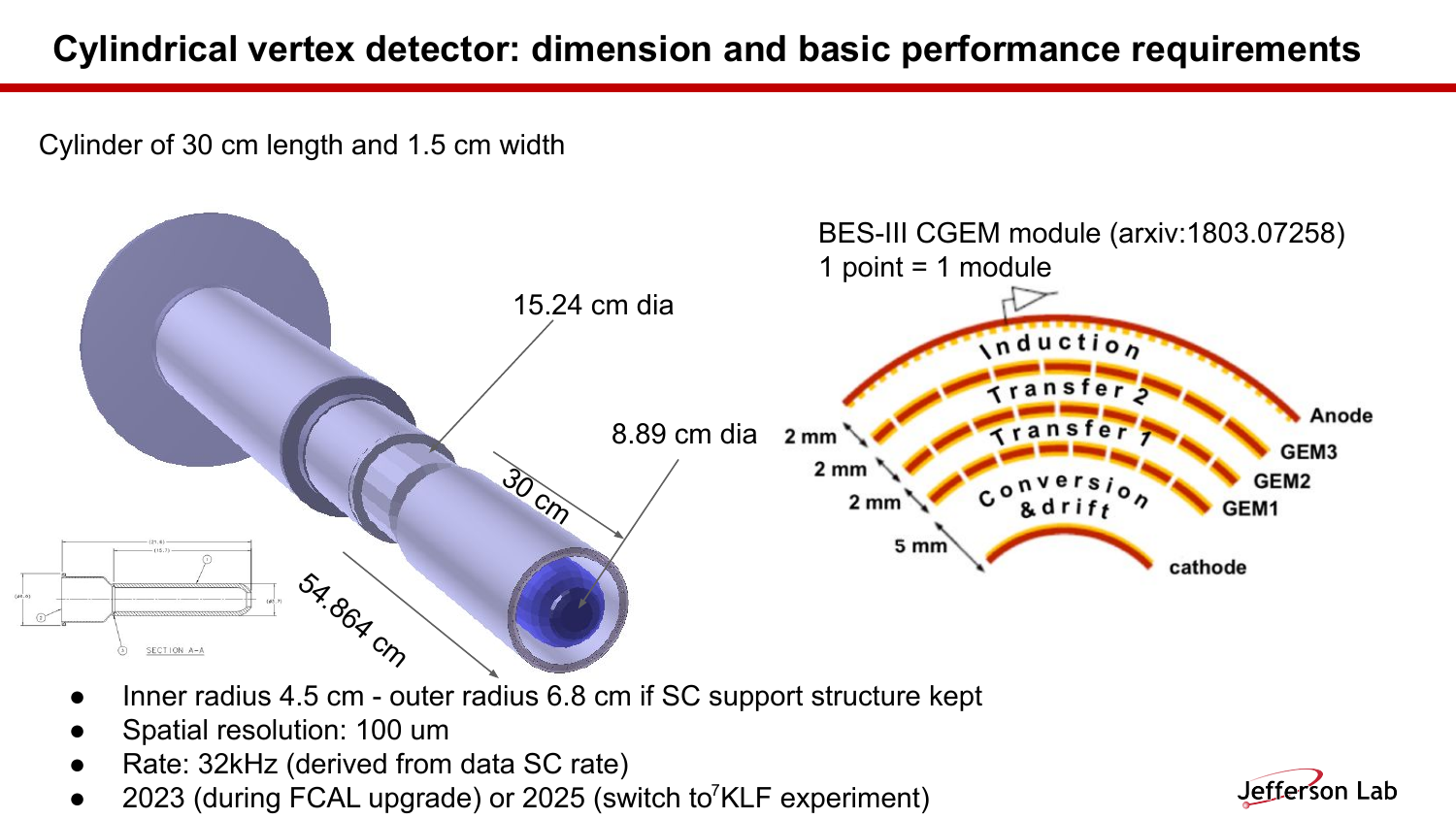Discussion summary with CGEM & uRWELL expert, Kondo Gnanvo (UVa)

- CGEM, arxiv:1803.07258
	- $\circ$  3 points = 3 x (3 x Thick GEM)  $\sim$  3 x 1.5 cm
	- Spatial resolution of 100 um easily achievable
	- $\circ$  5 to 10 ns time resolution, resolution driven by the drift gap height
	- $\circ$  Maximum rate MHz/cm<sup>2</sup>
- uRWELL, arxiv:1903.11017
	- $\circ$  3 points = 3 x (uRWELL)  $\sim$  3 x 0.5 cm  $\sim$  0.5 to 1% X 0 radiation length
	- Spatial resolution of 100 um easily achievable
	- 5 to 10 ns to resolution
	- More suited for our low rate and space constraint between target & SC
	- $\circ$  Maximum rate 100kHz/cm<sup>2</sup>
	- G. Kondo (UVa), Temple Uni, & Florida Tech are building first cylindrical prototype for IEC, ready by end of 2021

([https://www.snowmass21.org/docs/files/summaries/IF/SNOWMASS21-IF5\\_IF0\\_Gnanvo\\_Hohlmann](https://www.snowmass21.org/docs/files/summaries/IF/SNOWMASS21-IF5_IF0_Gnanvo_Hohlmann_Posik_Surrow-044.pdf) Posik Surrow-044.pdf)

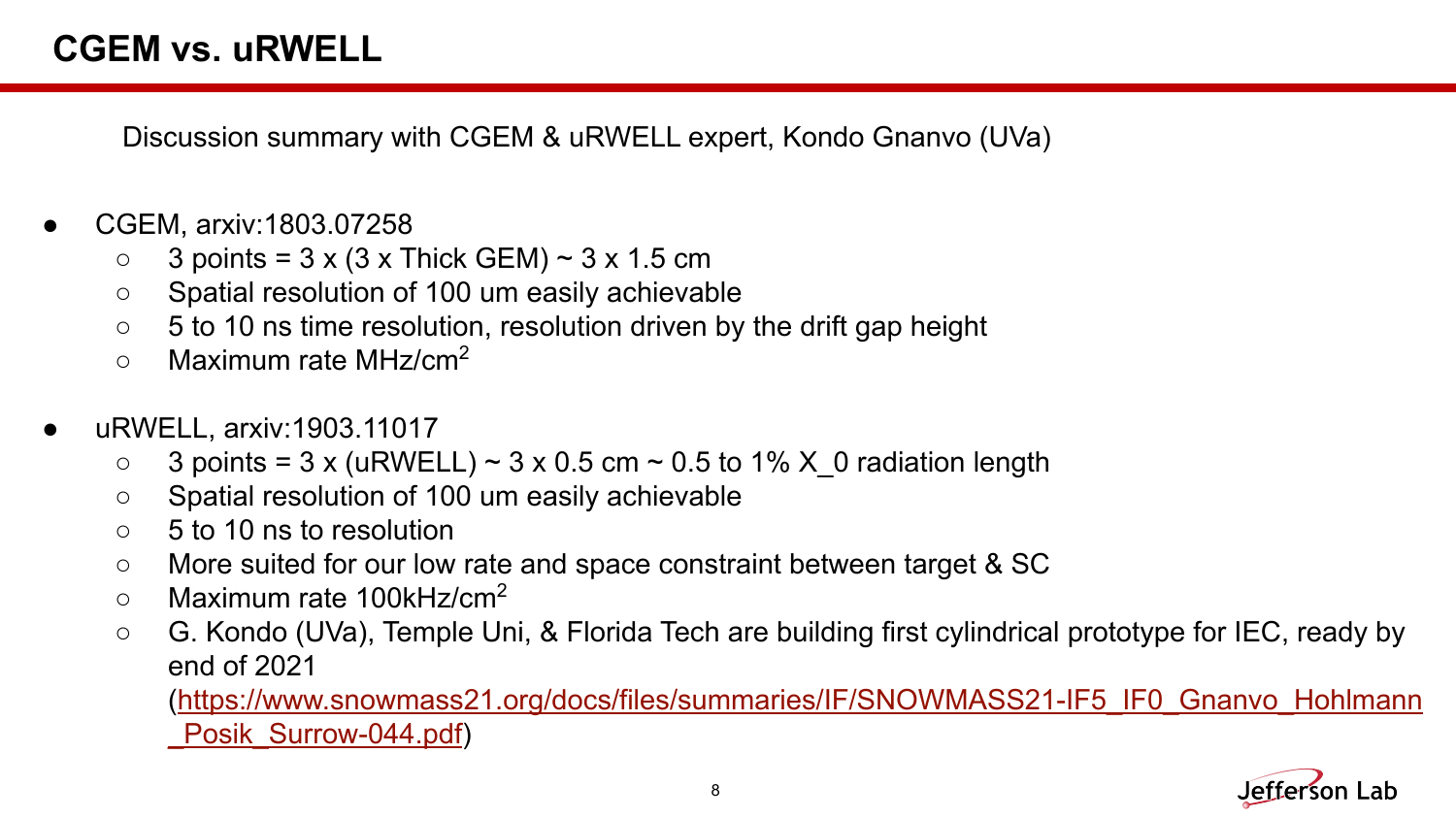### **Beam and target polarizations**

Single vs. multiple fits:

Adding constraint to fit can improve yield extraction in a bump search, e.g. gamma  $e^- \rightarrow A' e^-$ 

Combining a bump hunt in the invariant or missing mass with the beam-asymmetry

- $\bullet$  70 MeV dark photon
- 150  $\text{MeV}^2$  experimental resolution
- $P_{\gamma} = 0.4$  and  $\Sigma_{\gamma} = 0.6$
- One month beam-time with a photon-flux of  $5x10^7\gamma/s$